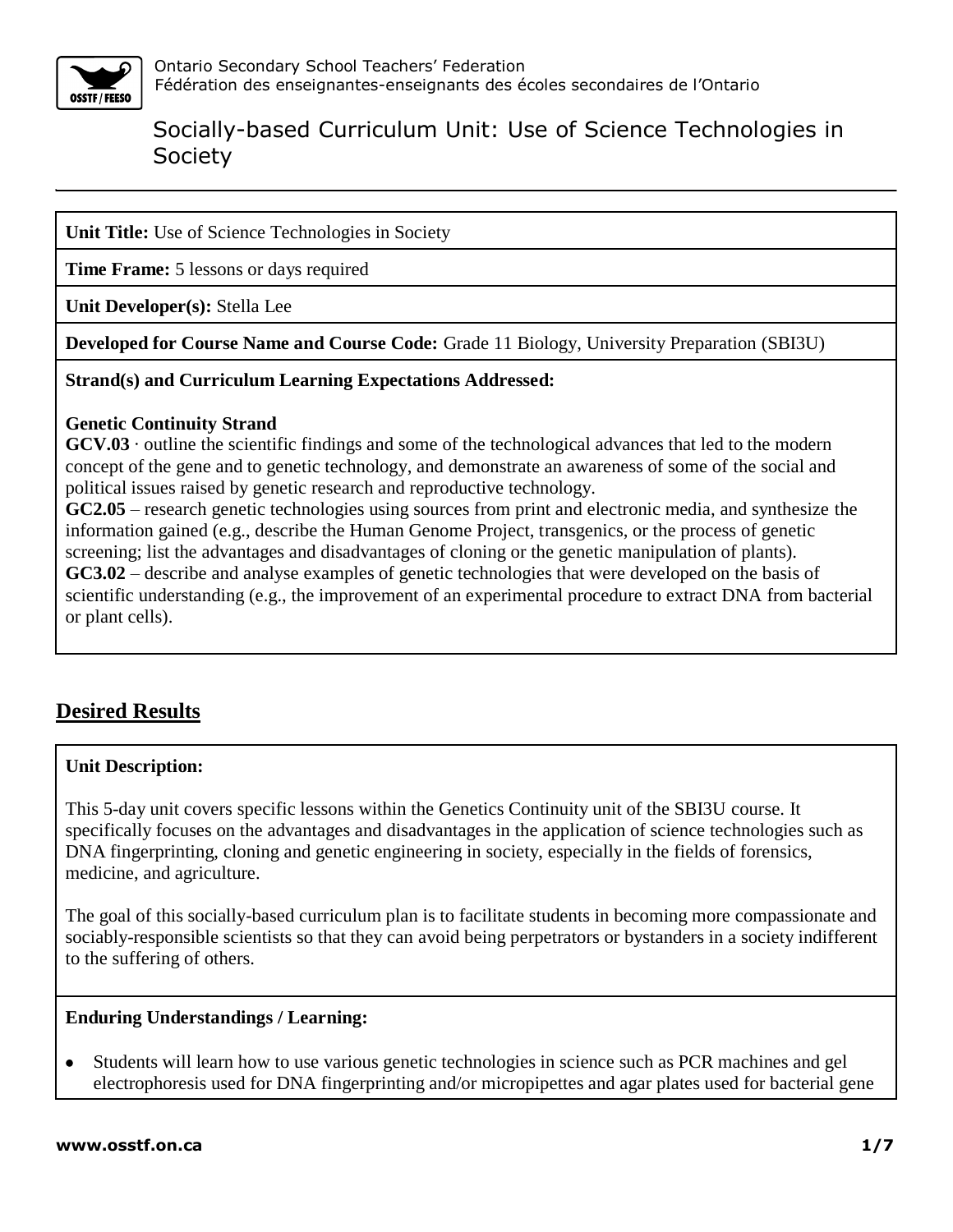

transformation.

- Students will learn how genetic technologies in science have helped police solve rape and/or homicide  $\bullet$ cases in the field of forensics, advanced the treatment of disorders and diseases in medicine, engineered agricultures that are more insect-resistant and commercially productive.
- Students will learn why scientists must have moral and social responsibilities in the application of science  $\bullet$ in society.
- Students will build critical thinking skills by evaluating scientific information from history, journals, the  $\bullet$ media, and political organizations while recognizing issues of funding inequities, political initiatives, biased and prejudicial perspectives, issues of discrimination and principles of morality.
- Students will develop global awareness by researching current events on genocide and recently published  $\bullet$ scientific studies on racial biology.

## **Assessment Tasks**

#### **Performance Tasks and Other Evidence That Will Demonstrate the Knowledge and Skills Acquired**:

- Critical thinking posters on how to evaluate information from scientific journals, the media, and political organizations.
- Researched opinion paper on current events on genocide and recently published scientific studies on  $\bullet$ racial biology.

#### **Assessment Criteria:**

Critical thinking posters and researched opinion papers will be evaluated with rubrics.

### **Unit Planning Notes**

#### **Preparation Notes:**

Teachers will need to contact guest speakers and plan field trips prior to the beginning of this unit.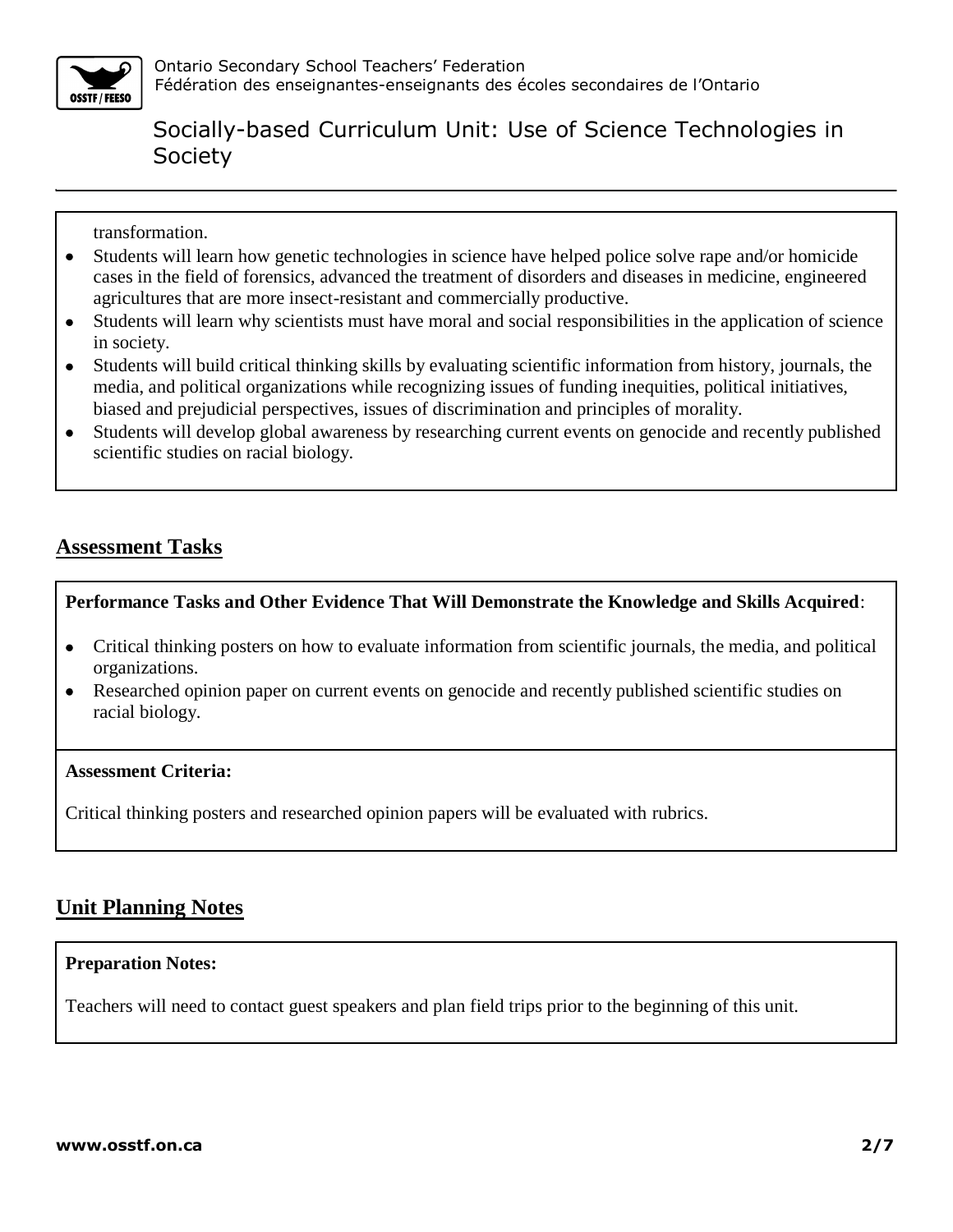

## **Learning Plan**

#### **Lesson 1: Genetic Technologies in Science**

Have students use various genetic technologies in science such as PCR machines and gel electrophoresis used for DNA fingerprinting and/or micropipettes and agar plates used for bacterial gene transformation:

- The Ontario Science Centre [\(http://www.OntarioScienceCentre.ca\)](http://www.ontariosciencecentre.ca/) has programs called "DNA Fingerprinting" and "Way to Glow! Bacterial Transformation" that allow students to obtain hands-on experience in using various genetic technologies in science.
- The University of Toronto Let's Talk Science Partnership Program [\(http://www.utm.utoronto.ca/~w3ltsutm/\)](http://www.utm.utoronto.ca/~w3ltsutm/) offers free forensics and biotechnology programs run by student volunteers for classroom teachers in the Greater Toronto Area which can be tailored to fit the particular needs and goals of a particular classroom.
- The University of Western Ontario Outreach Science Ontario Program  $\bullet$ [\(http://www.biochem.uwo.ca/oso/biotech/index.html\)](http://www.biochem.uwo.ca/oso/biotech/index.html) offers free loans of kits that come complete with all equipment, reagents and manuals to perform 10 experiments to high school teachers for students to conduct hands-on wet labs in biotechnology.

#### **Lesson 2: Advantages in the Application of Science Technologies**

Show educational videos that exemplify how genetic technologies have helped police solve rape and/or homicide cases in the field of forensics, advanced the treatment of disorders and diseases in medicine, engineered agricultures that are more insect-resistant and commercially productive:

- Show PBS programs such as NOVA's "Cracking the Code of Life" and "Our Genes / Our Choices" or  $\bullet$ Scientific American Frontiers' "Gene Hunters" [\(http://www.pbs.org/science/science\\_health.html\)](http://www.pbs.org/science/science_health.html).
- Use the National Science Foundation's Bio-Link as a biotechnology education resource [\(http://www.bio-](http://www.bio-link.org/) $\bullet$ [link.org/\)](http://www.bio-link.org/).
- Use Dolan DNA Learning Center as a molecular genetics research resource  $\bullet$ [\(http://www.dnalc.org/home.html](http://www.dnalc.org/home.html) and [http://www.dnaftb.org/dnaftb/\)](http://www.dnaftb.org/dnaftb/).
- Use the Genomics as a Human Genome Project education resource  $\bullet$ [\(http://www.ornl.gov/sci/techresources/Human\\_Genome/education/education.shtml\)](http://www.ornl.gov/sci/techresources/Human_Genome/education/education.shtml).
- Show how Interpol uses DNA profiling [\(http://www.interpol.int/Public/Forensic/dna/default.asp\)](http://www.interpol.int/Public/Forensic/dna/default.asp).  $\bullet$
- Download digital videos from Molecular Expressions [\(http://micro.magnet.fsu.edu/moviegallery/\)](http://micro.magnet.fsu.edu/moviegallery/).  $\bullet$
- Download PowerPoint slides from BioEd Online [\(http://www.bioedonline.org/slides/\)](http://www.bioedonline.org/slides/). $\bullet$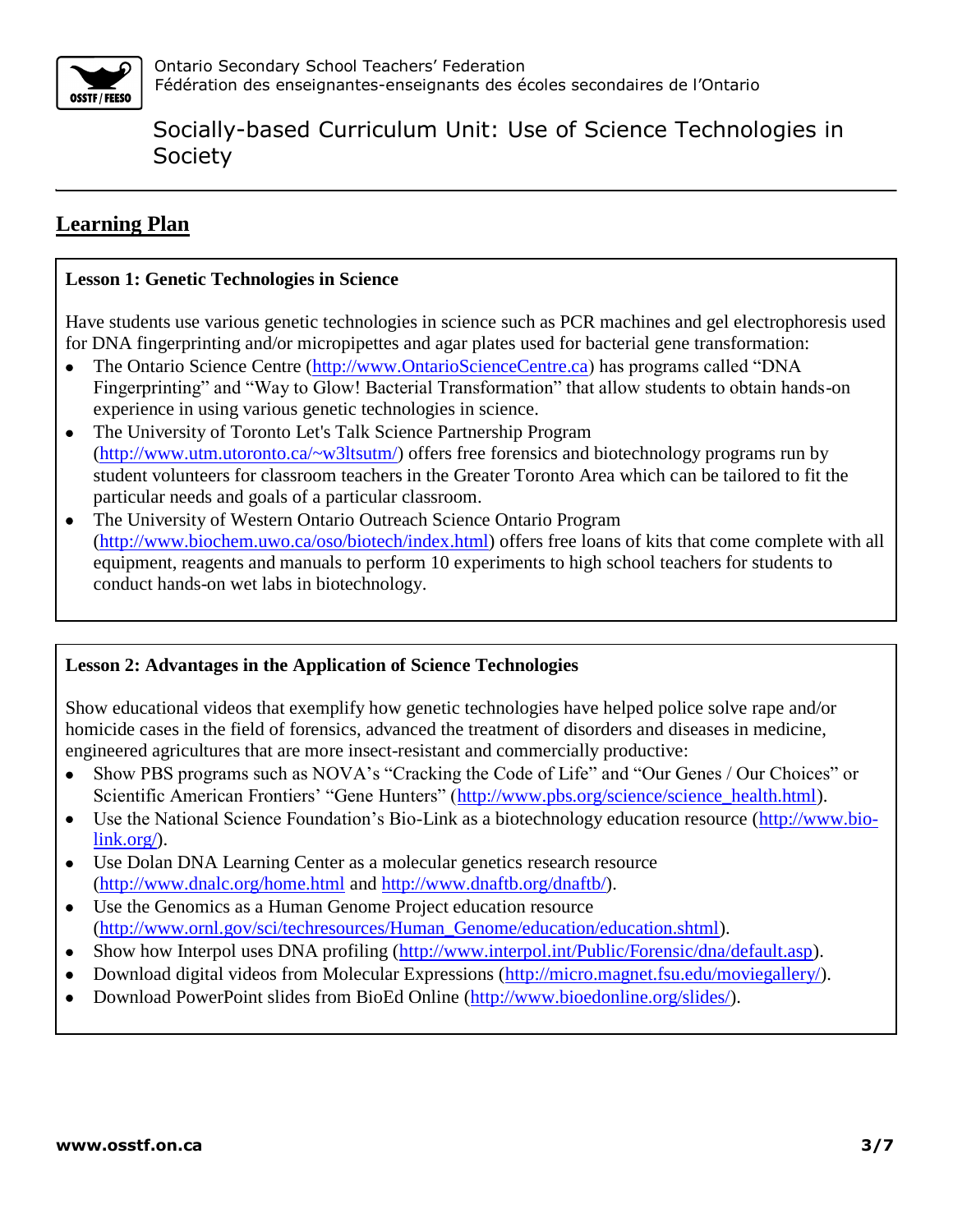

#### **Lesson 3: Disadvantages in the Application of Science Technologies (Part I: Analyzing Biases and Prejudices in Science)**

- **40 minutes:** Show the movie "GATTACA": Introduction (from when the main character discusses the  $\bullet$ world that he was born into to when he was hired by GATTACA after to his DNA test) and Conclusion (from when his brother, the detective, speaks directly to him at GATTACA to when he reflects on his success after the shuttle launches and leaves Earth's atmosphere).
- **5 minutes:** Set the context of how society can misuse science and technologies by having a class  $\bullet$ discussion to explore the explicit and implicit messages of the director of the movie.
- **5 minutes:** Analyze television commercials and/or magazine advertisements about products supported by  $\bullet$ scientific research to facilitate students in building critical thinking skills when evaluating scientific information offered by the media. For example, discuss how pharmaceutical companies market their drugs as the miracle pill, but list the side effects as rare and minor consequences, in particular, how some anti-depressants can cause suicidal tendencies.
- **10 minutes:** Analyze conclusions drawn from current studies from scientific journals, for example, the  $\bullet$ effects of diet pills. Help students develop an awareness of funding inequities and political initiatives by discussing why some research studies are generously funded by particular industries and/or societal pressures while other research studies are limited in funding and therefore have less visibility in the commercial arena. Help students how to recognize information with biased and/or prejudicial perspectives, and how to identify the controversial issues surrounding a topic, by facilitating a class discussion on how scientific conclusions are sometimes inaccurately drawn from experimental observations and data due to extraneous variables and/or poor procedural designs. In particular, discuss whether the scientific merit of a product should be measured by material success and/or popularity; and whether a noble scientific goal can justify immoral tactics used in scientific research.
- **5 minutes:** Facilitate a class discussion about how the government, media, and various political  $\bullet$ organizations influence which ideologies our society should focus on. Popular culture may be used to emphasize particular ideologies. For example, show the Black Eyed Peas "Where is the love?" or Nelly Furtado's "Powerless" and have students listen to the lyrics to inquire the importance of human rights for all individuals in society; and/or show Sarah McLachlan's "World on Fire" and have students read the messages to inquire what impact the media has on the human spirit.
	- o "Where is the Love?": <http://www.youtube.com/watch?v=MJpyskHMwRs>
	- o [http://www.lyrics007.com/Black%20Eyed%20Peas%20Lyrics/Where%20Is%20The%20Love](http://www.lyrics007.com/Black%20Eyed%20Peas%20Lyrics/Where%20Is%20The%20Love%20Lyrics.html) [%20Lyrics.html](http://www.lyrics007.com/Black%20Eyed%20Peas%20Lyrics/Where%20Is%20The%20Love%20Lyrics.html)
	- o "Powerless": [http://www.dailymotion.com/video/x1fe1t\\_nelly-furtado-powerless\\_music](http://www.dailymotion.com/video/x1fe1t_nelly-furtado-powerless_music)
	- o [http://www.lyrics007.com/Nelly%20Furtado%20Lyrics/Powerless%20\(Say%20What%20You](http://www.lyrics007.com/Nelly%20Furtado%20Lyrics/Powerless%20(Say%20What%20You%20Want)%20Lyrics.html) [%20Want\)%20Lyrics.html](http://www.lyrics007.com/Nelly%20Furtado%20Lyrics/Powerless%20(Say%20What%20You%20Want)%20Lyrics.html)
	- o "World on Fire":<http://www.worldonfire.ca/> or <http://www.youtube.com/watch?v=hzoNInZ2ClQ>
	- o <http://www.azlyrics.com/lyrics/sarahmclachlan/worldonfire.html>
- **10 minutes:** Facilitate a class discussion about why it is very dangerous to consider improving the human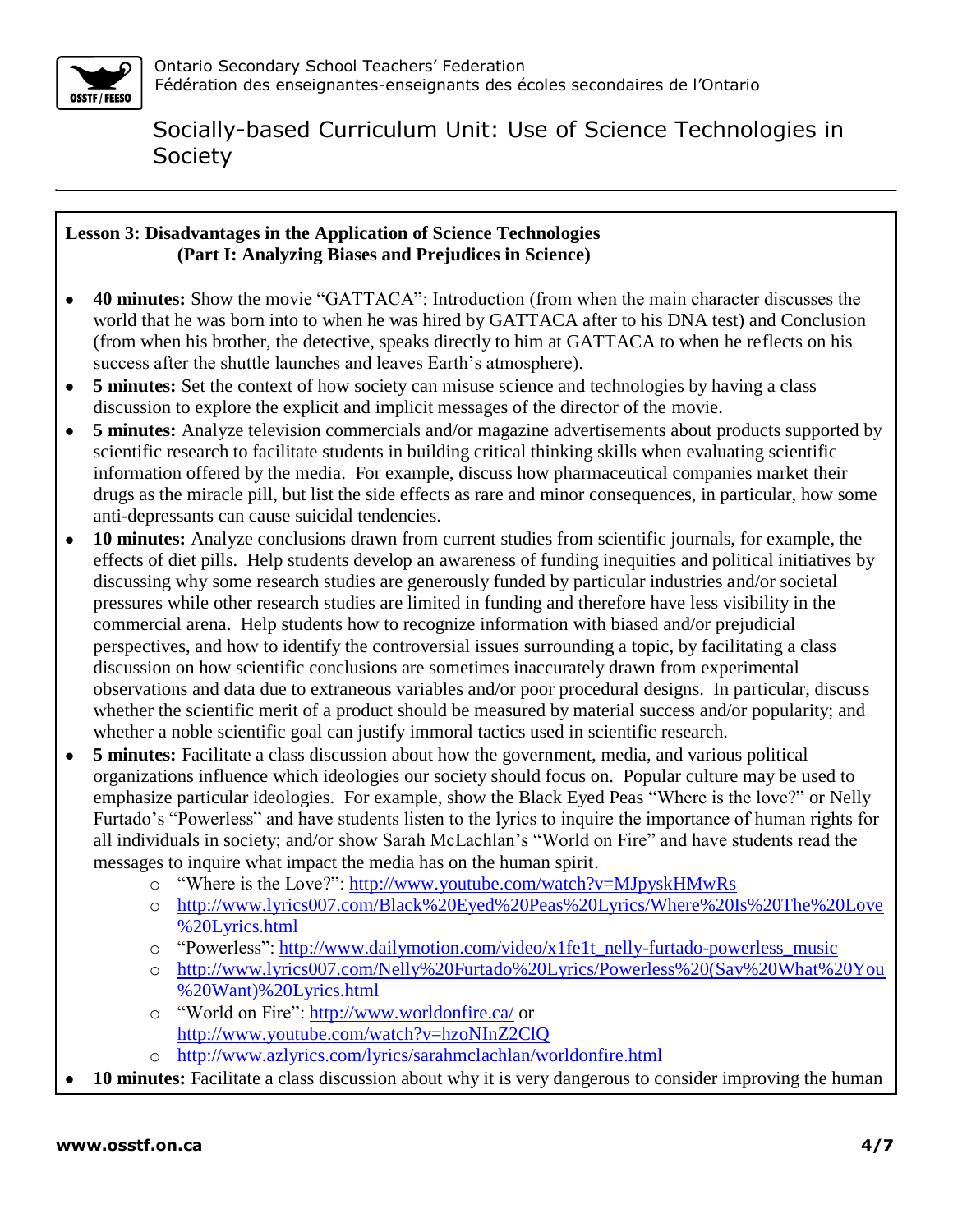

race even with the best of intentions, and what qualities a compassionate and sociably-responsible scientist should have. Discuss how every action always has a consequence. Discuss why is it dangerous to act on the opinion of one individual or even a large collective group that shares a common opinion. Discuss how resistance to particular actions may give insights to unconsidered, but morally-responsible consequences. Discuss how scientists should be well-informed from many different perspectives, be honest, have integrity, and must contribute to humanity in a positive manner. Discuss why scientists should be accountable for their actions and words, and should be morally obligated to "police" themselves. Famous quotations may be used to emphasize these characteristics. For example:

- $\triangleleft$  Martin Luther King, Jr. "Nothing in the world is more dangerous than sincere ignorance and conscientious stupidity."
- Anatole France "An education isn't how much you have committed to memory, or even how much you know. It's being able to differentiate between what you know and what you don't."
- Will Durant **"**Education is a progressive discovery of our own ignorance."
- $\triangleleft$  Albert Einstein "Try not to become a man of success but rather try to become a man of value."
- William Menninger **"**Six essential qualities that are the key to success: sincerity, personal integrity, humility, courtesy, wisdom, charity."
- Frank Outlaw **"**Watch your thoughts; they become your words. Watch your words; they become your actions. Watch your actions; they become your habits. Watch your habits; they become your character. Watch your character for it will become your destiny."

### **Lesson 4: Disadvantages in the Application of Science Technologies (Part II: Reflecting on Scientific Applications in History)**

Examine the science that supported the Jewish Holocaust to help students understand how scientific research is motivated by political initiatives, how conclusions from scientific studies are biased and have prejudicial perspectives, and why it is important to recognize issues of discrimination and principles of morality in the application of science technologies in society:

- **10 minutes:** Facilitate a class discussion exploring the differences between Darwin's theory of evolution  $\bullet$ and natural selection and Nazis' theory of social Darwinism to further illustrate how scientific information can be misinterpreted and misused. Use the following websites for teaching resources: <http://www.ushmm.org/> and [http://yad-vashem.org.il/education/.](http://yad-vashem.org.il/education/)
- **15 minutes:** Facilitate a class discussion on the term "race" by examining the scientific paradigm versus  $\bullet$ the social construct.Illustrate how scientific information can be misinterpreted and misused by showing images of "racial characteristics" such as those defined by Nazis which stereotyped Jews **(**[http://www.jewishvirtuallibrary.org/jsource/Holocaust/Giftpilz.html\)](http://www.jewishvirtuallibrary.org/jsource/Holocaust/Giftpilz.html) through a "Who is Jewish?" game using photographs or caricatures. Have the class read recent articles that show scientific evidence that supports that the theory for human race does not exist where from a genetic point of view, humans are all African [\(http://www.ncbi.nlm.nih.gov/sites/entrez\)](http://www.ncbi.nlm.nih.gov/sites/entrez).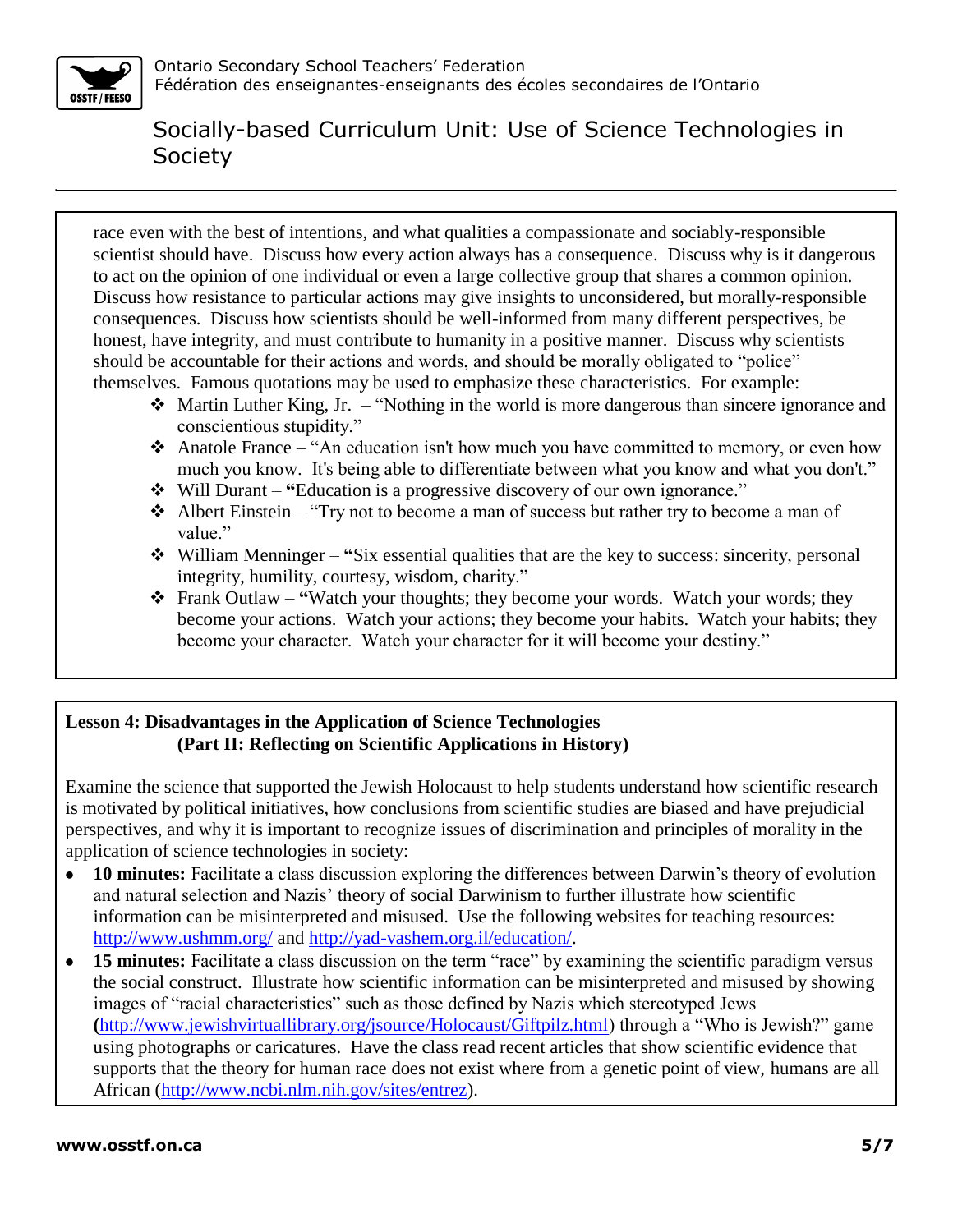

**20 minutes:** Emphasize how science and mathematics are not neutral subjects where the knowledge and  $\bullet$ skills learned can have both beneficial and harmful applications. Discuss how professionals such as architects designed and civil engineers coordinated construction of buildings and gas chambers for concentration camps and how chemical engineers determined the amount of lethal gas required to kill a certain volume of people in a particular length of time. Discuss why it is important to question authority figures. Emphasize how doctors and nurses performed unethical medical experiments on prisoners to test the threshold for human survival

[\(http://www.ushmm.org/wlc/article.php?lang=en&ModuleId=10005168\)](http://www.ushmm.org/wlc/article.php?lang=en&ModuleId=10005168). In particular, discuss Dr. Josef Mengele who conducted horrific genetic experiments with twins

[\(http://history1900s.about.com/od/auschwitz/a/mengeletwins\\_2.htm\)](http://history1900s.about.com/od/auschwitz/a/mengeletwins_2.htm).

- **20 minutes:** Emphasize the insidious nature of immoral applications of science and the dangers of not  $\bullet$ speaking out against small injustices that can expand to more serious issues. Discuss the initial targets of the euthanasia program where it focused on an invisible disabled population, which then escalated to limiting rights of inferiors and Jews, which then escalated to the vandalism and destruction of property, which then escalated to internment in camps, which then began with the murder of men, then women, and finally, children [\(http://www.pbs.org/auschwitz/40-45/background/ideology.html\)](http://www.pbs.org/auschwitz/40-45/background/ideology.html). Emphasize that Hitler did not kill the Jews alone, but he did so with the cooperation of many people who were willing to apply their knowledge of science and mathematics to mass murder, and how many countries did nothing to stop this from occurring.
- **10 minutes:** Facilitate a class discussion on why it is important to be socially responsible scientists and  $\bullet$ why it is dangerous to consider improving the human population even with the very best of intentions. As a class, brainstorm methods on how to achieve this goal.

#### **Lesson 5: Disadvantages in the Application of Science Technologies (Part III: Research Current Events and Recently Published Scientific Studies)**

Invite a guest speaker such as the Human Rights and Equity Resource Teacher from the District School Board office to further facilitate the fostering of critical thinking skills and global awareness for the 75 minutes period or:

- **30 minutes:** Have students work in pairs to create posters that teach people how to evaluate information  $\bullet$ from scientific journals, the media, and political organizations.
- **45 minutes:** Have students work in pairs to research current events on genocide, atrocities and  $\bullet$ catastrophes against humanity, and recently published scientific studies on racial biology [\(http://www.historyplace.com/worldhistory/genocide/\)](http://www.historyplace.com/worldhistory/genocide/).